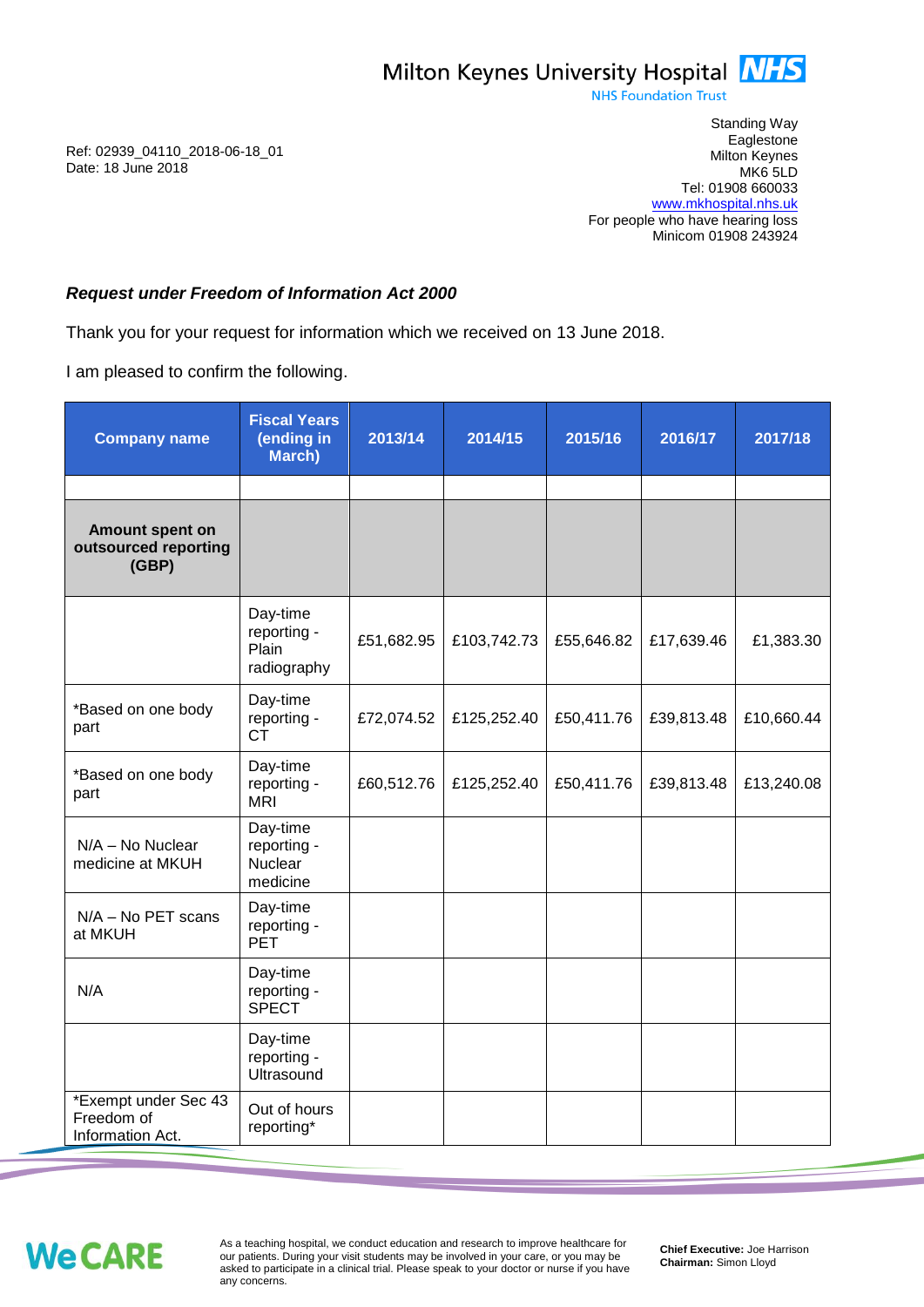|                                                   | Specialist<br>scan<br>reporting**               |                                  |       |       |      |     |  |
|---------------------------------------------------|-------------------------------------------------|----------------------------------|-------|-------|------|-----|--|
|                                                   | Urgent scan<br>reporting***                     |                                  |       |       |      |     |  |
|                                                   | Second<br>opinion<br>reporting****              |                                  |       |       |      |     |  |
| <b>Number of reports</b><br>outsourced            |                                                 |                                  |       |       |      |     |  |
|                                                   | Day-time<br>reporting -<br>Plain<br>radiography | 10835                            | 21749 | 11666 | 3698 | 290 |  |
|                                                   | Day-time<br>reporting -<br><b>CT</b>            | 2319                             | 4030  | 1622  | 1281 | 343 |  |
|                                                   | Day-time<br>reporting -<br><b>MRI</b>           | 1947                             | 4635  | 2246  | 1811 | 426 |  |
|                                                   | Day-time<br>reporting -<br>Nuclear<br>medicine  | No Nuclear Medicine at MKUH      |       |       |      |     |  |
|                                                   | Day-time<br>reporting -<br><b>PET</b>           | No Nuclear Medicine at MKUH      |       |       |      |     |  |
|                                                   | Day-time<br>reporting -<br><b>SPECT</b>         | No Nuclear Medicine at MKUH      |       |       |      |     |  |
|                                                   | Day-time<br>reporting -<br>Ultrasound           | No Ultrasound reports outsourced |       |       |      |     |  |
|                                                   | Out of hours<br>reporting*                      | 1348                             | 3261  | 3819  | 4408 | 857 |  |
|                                                   | Specialist<br>scan<br>reporting**               |                                  |       |       |      |     |  |
|                                                   | Urgent scan<br>reporting***                     |                                  |       |       |      |     |  |
|                                                   | Second<br>opinion<br>reporting****              |                                  |       |       |      |     |  |
| Number of scan<br>images in<br>outsourced reports |                                                 |                                  |       |       |      |     |  |
| N/A                                               | Day-time<br>reporting -<br>Plain<br>radiography |                                  |       |       |      |     |  |